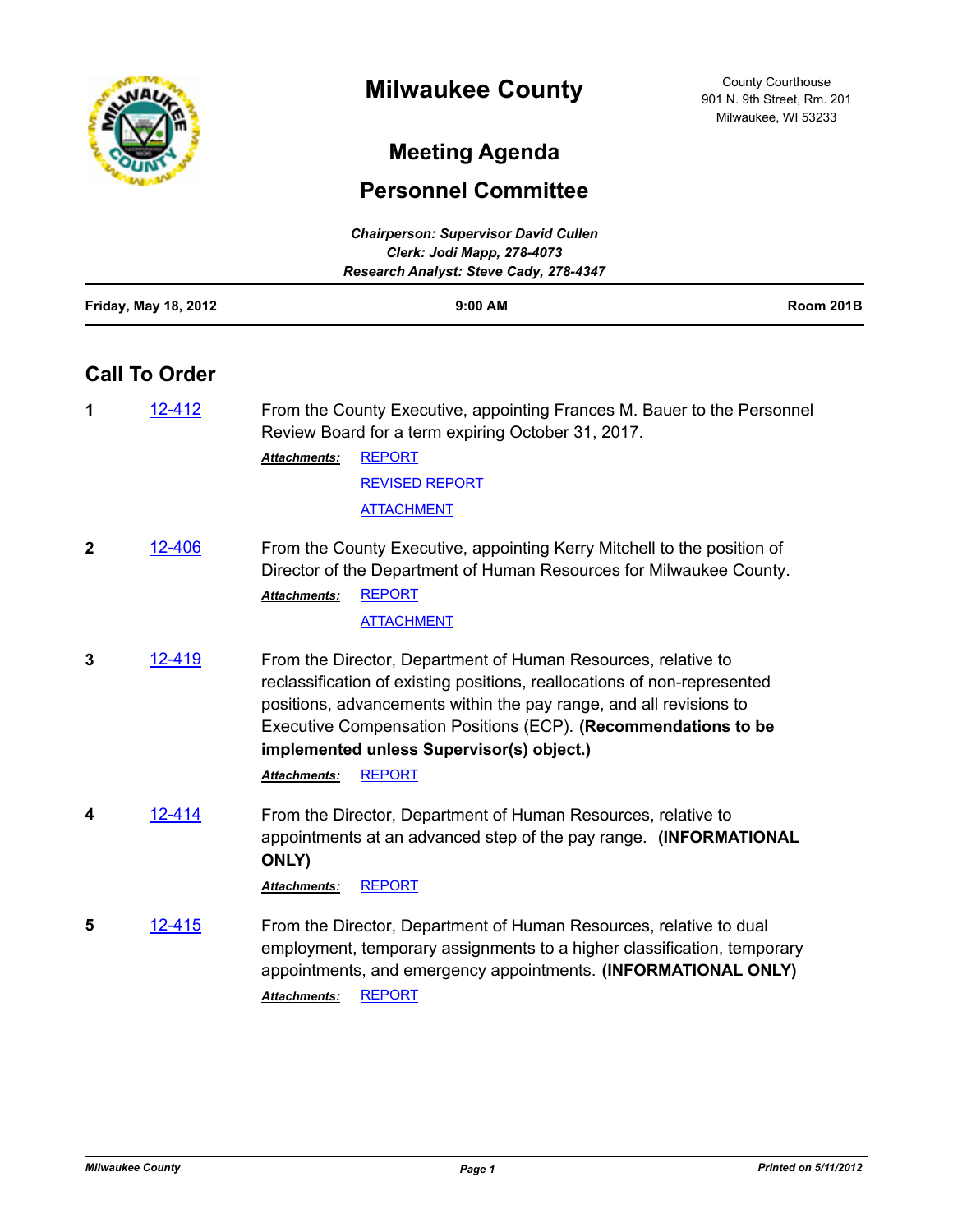**6** [12-261](http://milwaukeecounty.legistar.com/gateway.aspx?m=l&id=/matter.aspx?key=2769) From the Director of Human Resources, submitting recommendations for appropriate classifications and rates of pay for positions created in the 2012 Adopted Budget. **(03/09/2012: Referred to HR for follow-up report.)**

> [REPORT](http://MilwaukeeCounty.legistar.com/gateway.aspx?M=F&ID=d3bab1b7-8cb3-4ee2-994e-b4e63c2895d3.PDF) **[RESOLUTION](http://MilwaukeeCounty.legistar.com/gateway.aspx?M=F&ID=f030afa4-4fe5-4719-bd36-b26f9dcbb186.doc)** [FISCAL NOTE](http://MilwaukeeCounty.legistar.com/gateway.aspx?M=F&ID=024c5953-e792-4c98-be4f-179597f74dc4.doc) [Audio PER 03/09/12](http://MilwaukeeCounty.legistar.com/gateway.aspx?M=F&ID=3cd06256-105e-4f7a-969c-82b1153f3a5a.MP3) [REVISED REPORT](http://MilwaukeeCounty.legistar.com/gateway.aspx?M=F&ID=52b9a4cd-2fc6-4d3b-a0f0-4a55a8e60e35.pdf) [REVISED RESOLUTION](http://MilwaukeeCounty.legistar.com/gateway.aspx?M=F&ID=ca4fd46a-554c-480a-893d-5687007f4e27.doc) [REVISED FISCAL NOTE](http://MilwaukeeCounty.legistar.com/gateway.aspx?M=F&ID=0f20d028-f3b2-4450-ba7a-9f92733e9a37.pdf) *Attachments:*

**7** [12-323](http://milwaukeecounty.legistar.com/gateway.aspx?m=l&id=/matter.aspx?key=2831) From the Director, Department of Transportation (DOT), and the Airport Director requesting authorization to double-fill one Automotive and Equipment Service Technician DOT position until such time as the incumbent is fully registered with the Office for Persons with Disabilities and/or until a regular appointment can be made to fill the vacancy.

> [DEPT. REPORT](http://MilwaukeeCounty.legistar.com/gateway.aspx?M=F&ID=bbab8d6f-2b57-4ad8-8725-905e91fdb606.pdf) **[RESOLUTION](http://MilwaukeeCounty.legistar.com/gateway.aspx?M=F&ID=30a15b47-2c77-4f02-b15a-53db7d5ffeb3.doc)** [FISCAL NOTE](http://MilwaukeeCounty.legistar.com/gateway.aspx?M=F&ID=34dbe90e-1f3e-416d-be58-20f44dfd084e.doc) [DHR REPORT](http://MilwaukeeCounty.legistar.com/gateway.aspx?M=F&ID=fc3a8196-e8be-4a12-8282-f23da7533576.pdf) *Attachments:*

**8** [12-373](http://milwaukeecounty.legistar.com/gateway.aspx?m=l&id=/matter.aspx?key=2871) From the Office of the Sheriff, requesting authorization to grant a leave of absence for Captain Nancy Evans from the Classified to the Unclassified Service, in accordance with Wisconsin State Statute 59.26(1) and in conformity with County Ordinances. **(Referred to the Committees on Judiciary, Safety, and General Services and Personnel.)**

> [REPORT](http://MilwaukeeCounty.legistar.com/gateway.aspx?M=F&ID=14826789-971b-42e6-a5a5-a7a264034678.pdf) *Attachments:*

> > **[RESOLUTION](http://MilwaukeeCounty.legistar.com/gateway.aspx?M=F&ID=ad626772-b9ac-4368-973e-09d3b3ca324f.doc)** [FISCAL NOTE](http://MilwaukeeCounty.legistar.com/gateway.aspx?M=F&ID=80c974e5-db2f-46e2-91d7-aec746713491.doc)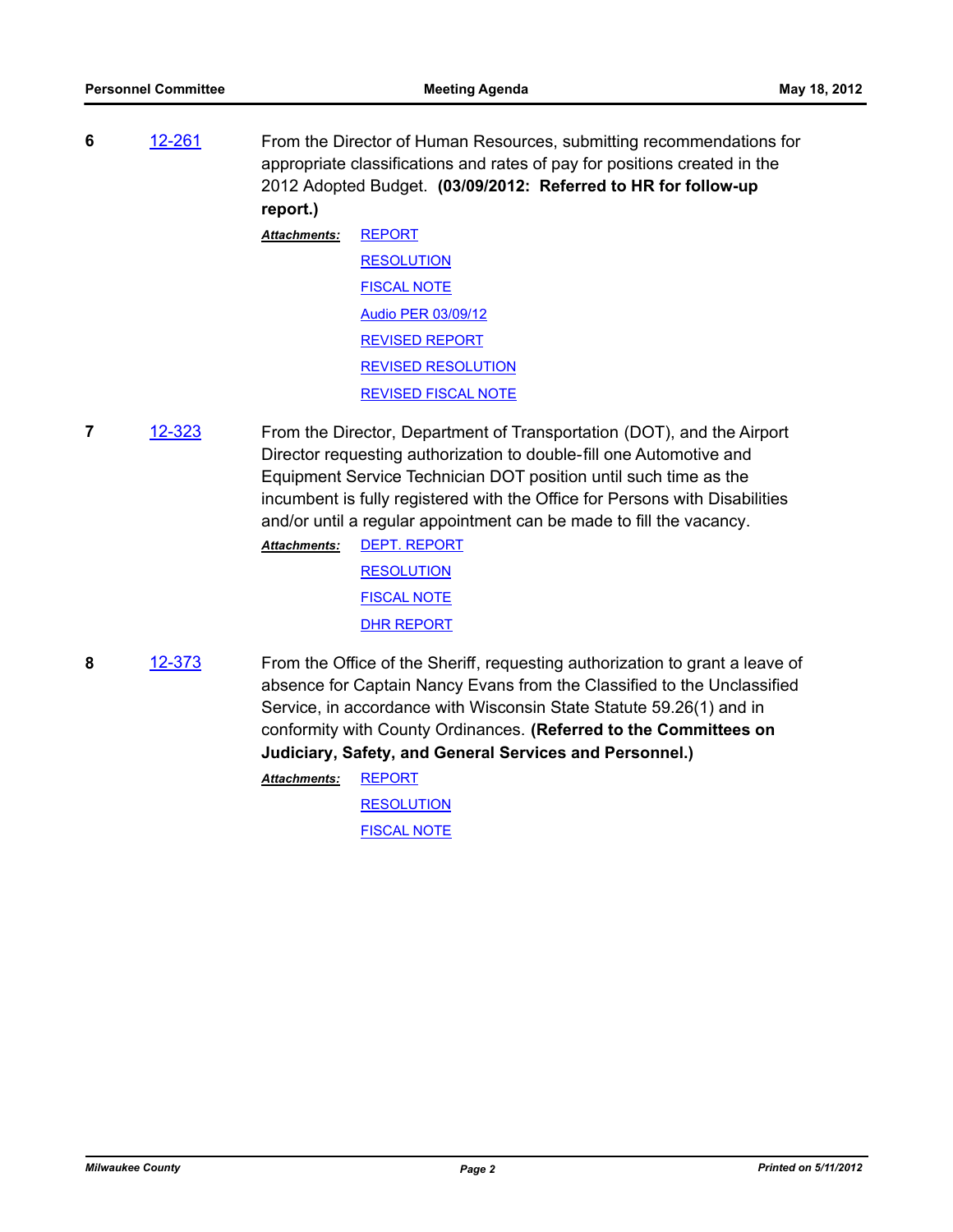### **RECOMMENDATIONS RELATIVE TO CLASSIFICATION AND RATES OF PAY FOR CREATION OF POSITIONS IF RECOMMENDED BY THE COMMITTEE ON FINANCE AND AUDIT:**

**9** [12-133](http://milwaukeecounty.legistar.com/gateway.aspx?m=l&id=/matter.aspx?key=2640) From the Director, Department of Parks, Recreation and Culture, requesting authorization to create two additional classifications (Park Worker III; Park Worker IV) within the Seasonal Park Worker position and to create three steps within each Park Worker classification. **(Referred to the Committees on Finance and Audit and Personnel and the Departments of Administrative Services and Human Resources.)**

| Attachments: | <b>DEPT. REPORT</b>         |
|--------------|-----------------------------|
|              | <b>DEPT. REVISED REPORT</b> |
|              | <b>DHR REPORT</b>           |
|              | <b>DAS REPORT</b>           |
|              | <b>RESOLUTION</b>           |
|              | <b>FISCAL NOTE</b>          |

**10** [12-324](http://milwaukeecounty.legistar.com/gateway.aspx?m=l&id=/matter.aspx?key=2832) From the Director, Department of Family Care, requesting authorization to abolish one Marketing Coordinator position and create one Assistant Director-Family Care position in the Department of Family Care. **(Referred to the Committees on Finance and Audit and Personnel and the Departments of Administrative Services and Human Resources.)**

> [DEPT. REPORT](http://MilwaukeeCounty.legistar.com/gateway.aspx?M=F&ID=73fdb7cc-eb24-4b53-ba04-479a02f24a8e.pdf) [DHR REPORT](http://MilwaukeeCounty.legistar.com/gateway.aspx?M=F&ID=25cdf5e7-916d-44d9-9d28-506c196184d4.pdf) [DAS REPORT](http://MilwaukeeCounty.legistar.com/gateway.aspx?M=F&ID=a4bfdfc4-9933-4d13-9750-f46a313becee.pdf) **[RESOLUTION](http://MilwaukeeCounty.legistar.com/gateway.aspx?M=F&ID=f6629584-4d8e-48a2-9c20-763fe139dc96.doc)** [FISCAL NOTE](http://MilwaukeeCounty.legistar.com/gateway.aspx?M=F&ID=b72738ec-58ec-48cd-8b9b-f579975aac95.pdf) *Attachments:*